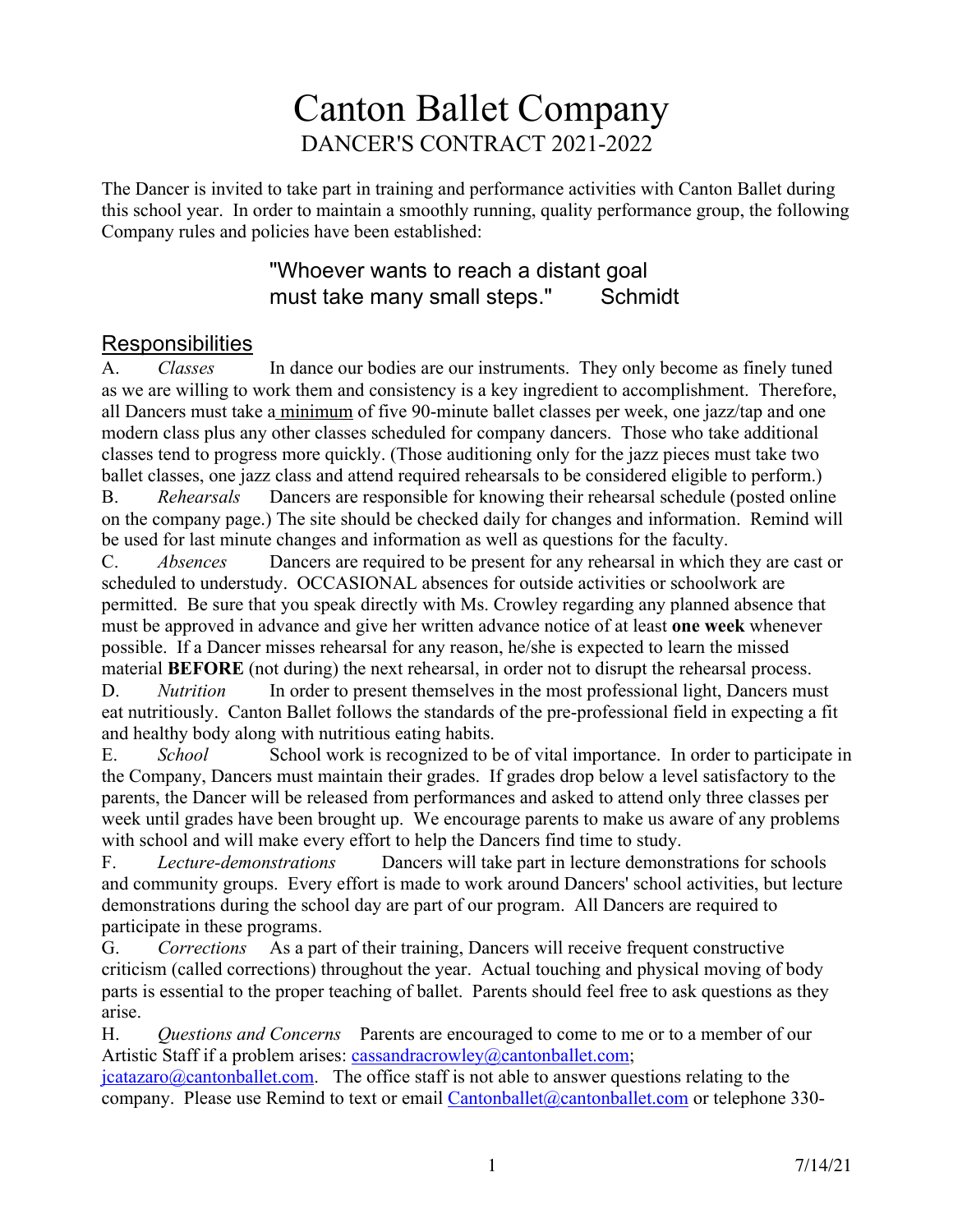455-7220 to communicate with the other teaching staff. We ask you not to use teachers' personal text, phone or other social media means to contact our teachers directly.

I. *Conferences* Each Company dancer will receive an annual private (with a parent or guardian) contract conference with Ms. Crowley, a Parent Teacher Conference by request during the year and a written end-of-year report. Apprentices and junior apprentices will meet with Miss Jennifer. New apprentices and parents will take part in a group meeting in late summer prior to their first year. Parents are encouraged to schedule additional conferences throughout the year as needed.

F. *Injuries* Canton Ballet's insurance coverage requires that the Artistic Director be advised of and visually inspect any injury a dancer may sustain which affects his/her ability to dance. Dancers must advise her immediately of any doctor's recommendations or outside treatment that they have had.

J. *Code of Ethics* Dancers of Canton Ballet Company represent the highest standards of morals, ethics, honesty and responsible behavior. They set a good example for their peers and for the younger children in the school. Each Dancer should help and encourage all of the others to do their best and set a good example for others.

K. Dancers will ALWAYS represent themselves with class on ALL SOCIAL MEDIA. Bullying, foul language, inappropriate pictures, hazing or harassing on any social media will not be tolerated. The director reserved the right to determine the appropriate action which could include dismissal from the company.

#### L. *\*The drinking of alcohol or taking any form of drugs by a Canton Ballet dancer will be considered a very serious offence.*

M. *Outside study* Dancers are encouraged to seize opportunities to visit and take class at major schools around the US whenever possible. However, Company Dancers may **not** study **ballet** at any LOCAL school at any time during the year.

N. *Summer Auditions* All Dancers are required to attend three (3) auditions for summerschool programs annually as a means of learning how to take audition classes, whether or not their intent is to attend those programs that summer. The auditions are part of their training and are **mandatory** even if the dancer will not be going away that summer. (There is generally a fee per class.) If a dancer is given a scholarship to several different summer programs, he/she should write a letter to the schools he/she is declining, thanking the school and expressing interest in another opportunity in the future. (This does not apply to Jazz only students.)

O. *Summer School* Summer is an important study period for Dancers. Serious students realize the necessity for continuous year round work to further develop their technical strength.

**Each Dancer is expected to attend five (5) weeks of daily classes** (3 or more classes per day in ballet, modern, jazz and other idioms) at **the School of Canton Ballet.** Dancers may also attend nationally or internationally recognized **Ballet** summer schools that audition across the United States*. Dancers who do not fulfill this requirement in full or in part will see this reflected in diminished roles for fall season*. (This does not apply to Jazz only students although summer study is encouraged for all. Incoming Junior Apprentice and Apprentice 1 students are encouraged but not required to take 5 weeks of summerschool.)

#### *The University of Akron is the only local, accredited school for CBC dancers to attend.* **Fulfilling your summer school obligation is a condition of company membership and directly affects casting for fall season**.

P. RDA Festival

Being part of Regional Dance America and going to festivals is part of what makes Canton Ballet Company stand apart from other pre-professional companies. Dancers attend the Festival as a